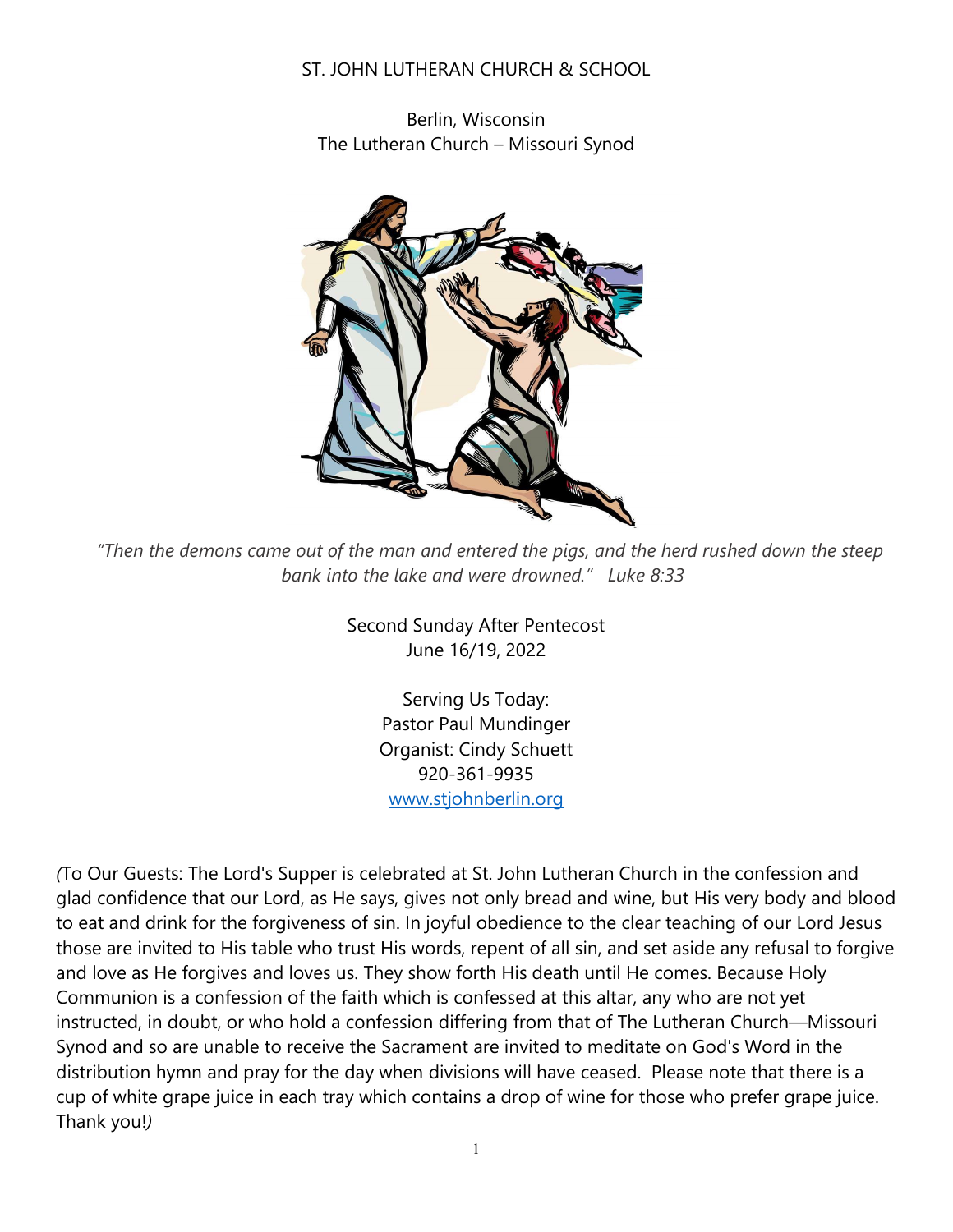**AS WE GATHER…** It has been said, "History is written by the victors." We can look back on our national and overall world history and the many battles waged, wars fought, conflicts had, and understand the truth of that assessment. In the written, Spirit-inspired Word of God, we have a record and affirmation of the greatest victories and the only Victor the world would ever need. As Jesus shows His power over demons in healing a possessed man, a battle is won. But a greater victory over Satan and destroying all we ever need fear would be fought and won as He laid His life down on the cross, fulfilled in the promised resurrection victory to follow. Scripture is our history but also our present and our future as it was written and continues to be proclaimed as we gather together and as we live each day with the assurance of Christ victorious over death, the grave, and all things.

**CHILDREN'S WORSHIP HELPS…** Please know we have two children's worship bulletins available for young non-readers and older children. Both bulletins have activities that go along with the weekly theme. We also have activity bags for children hanging on the rear wall of the church for use throughout the worship service. If needed we have a cry room/nursery (with changing table) behind the organ in the southwest corner of the church.

## ♫**PRE-SERVICE MUSIC**

### **RINGING OF THE BELL**

#### **WELCOME**

### **Confession and Absolution**

### **686 Come, Thou Fount of Every Blessing**

- 1 Come, Thou Fount of ev'ry blessing, Tune my heart to sing Thy grace; Streams of mercy, never ceasing, Call for songs of loudest praise. While the hope of endless glory Fills my heart with joy and love, Teach me ever to adore Thee; May I still Thy goodness prove.
- 2 Here I raise my Ebenezer, Hither by Thy help I've come; And I hope, by Thy good pleasure, Safely to arrive at home. Jesus sought me when a stranger, Wand'ring from the fold of God;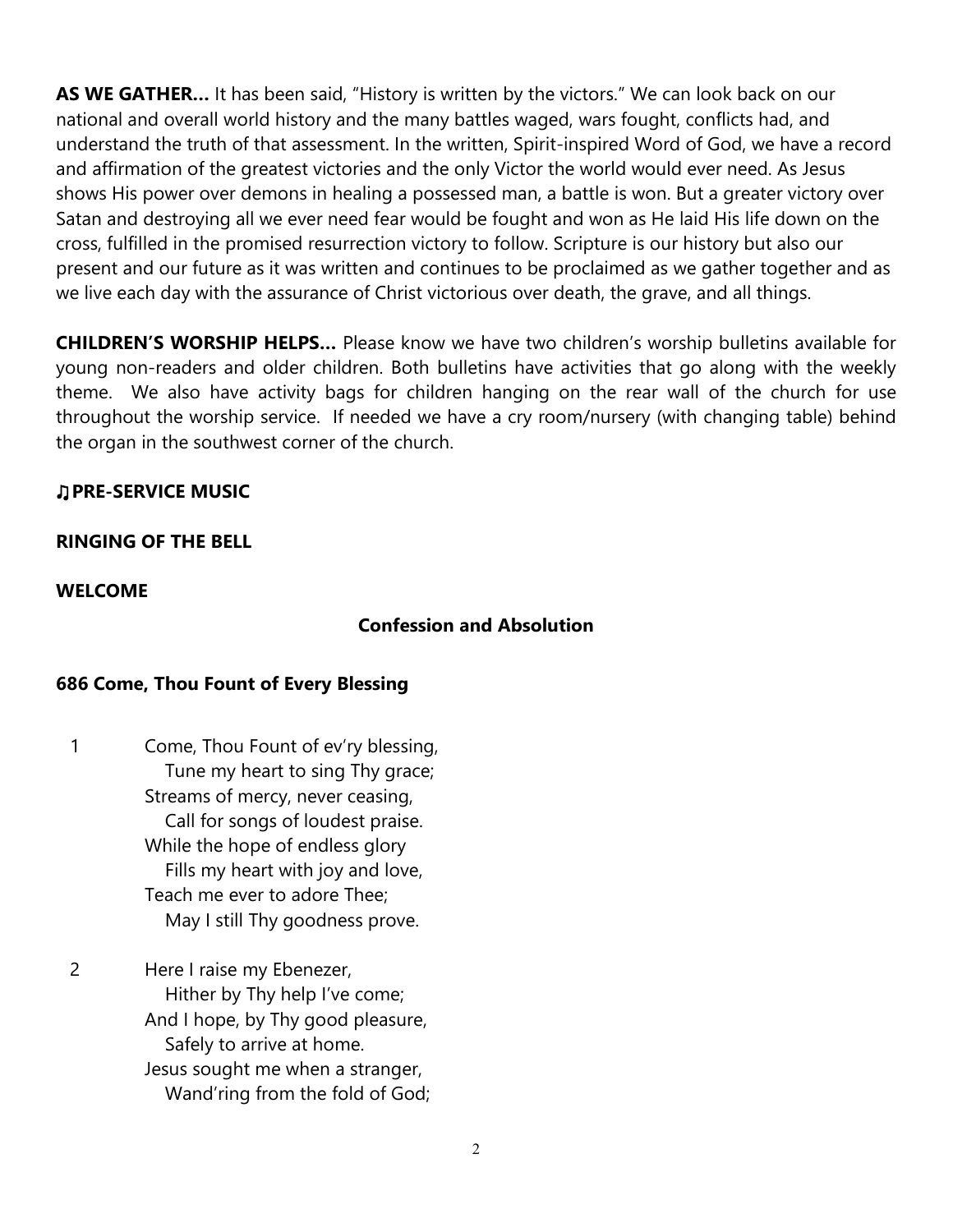He, to rescue me from danger, Interposed His precious blood.

- 3 Oh, to grace how great a debtor Daily I'm constrained to be; Let that grace now like a fetter Bind my wand'ring heart to Thee: Prone to wander, Lord, I feel it; Prone to leave the God I love. Here's my heart, O take and seal it, Seal it for Thy courts above.
- 4 Oh, that day when freed from sinning, I shall see Thy lovely face; Clothed then in the blood-washed linen, How I'll sing Thy wondrous grace! Come, my Lord, no longer tarry; Take my ransom'd soul away; Send Thine angels soon to carry Me to realms of endless day.

Public domain

*Stand*

*The sign of the cross may be made by all in remembrance of their baptism.*

- P In the name of the Father and of the + Son and of the Holy Spirit.
- C **Amen.**
- P Our help is in the name of the Lord,
- C **who made heaven and earth.**
- P If You, O Lord, kept a record of sins, O Lord, who could stand?
- C **But with You there is forgiveness; therefore You are feared.**
- P Since we are gathered to hear God's Word, call upon Him in prayer and praise, and receive the body and blood of our Lord Jesus Christ in the fellowship of this altar, let us first consider our unworthiness and confess before God and one another that we have sinned in thought, word, and deed, and that we cannot free ourselves from our sinful condition. Together as His people let us take refuge in the infinite mercy of God, our heavenly Father, seeking His grace for the sake of Christ, and saying: God, be merciful to me, a sinner.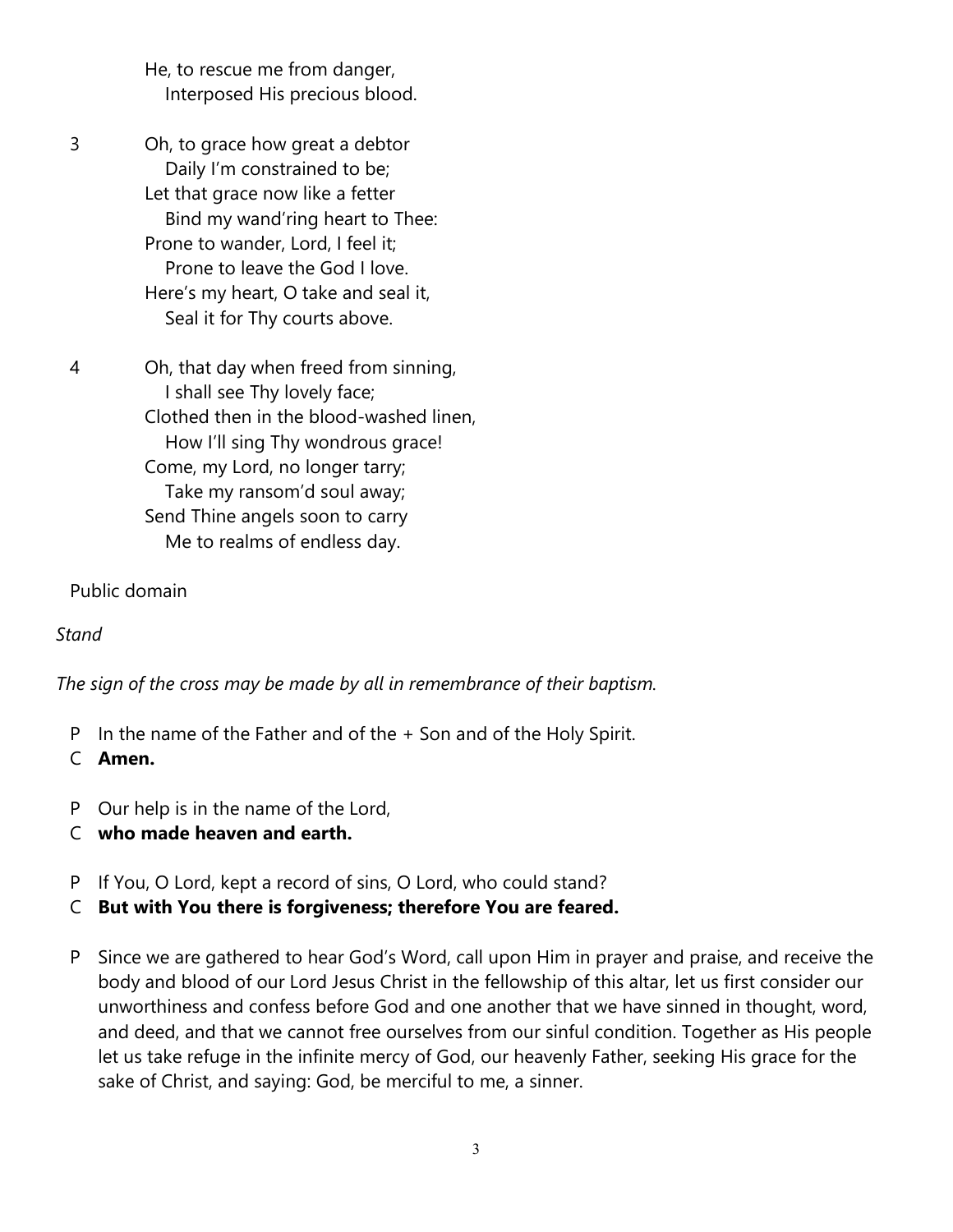## C **Almighty God, have mercy upon us, forgive us our sins, and lead us to everlasting life. Amen.**

- P Almighty God in His mercy has given His Son to die for you and for His sake forgives you all your sins. As a called and ordained servant of Christ, and by His authority, I therefore forgive you all your sins in the name of the Father and of the + Son and of the Holy Spirit.
- C **Amen.**

## **Service of the Word**

### **Introit** *Ps. 71:20–24; antiphon: Ps. 71:3*

Be to me a rock of refuge, to which I may continually come; you have given the command to save me, for you are my rock and my fortress.

#### **You who have made me see many troubles and calamities will revive me again; from the depths of the earth you will bring me up again.**

You will increase my greatness and comfort me again.

**I will also praise you with the harp for your faithfulness, O my God; I will sing praises to you with the lyre, O Holy One of Israel.**

My lips will shout for joy, when I sing praises to you; my soul also, which you have redeemed.

**And my tongue will talk of your righteous help all the day long, for they have been put to shame and disappointed who sought to do me hurt.**

**Glory be to the Father and to the Son and to the Holy Spirit; as it was in the beginning, is now, and will be forever. Amen.**

Be to me a rock of refuge, to which I may continually come; you have given the command to save me, for you are my rock and my fortress.

## **Kyrie** *LSB 204*

C **Lord, have mercy. Christ, have mercy. Lord, have mercy.**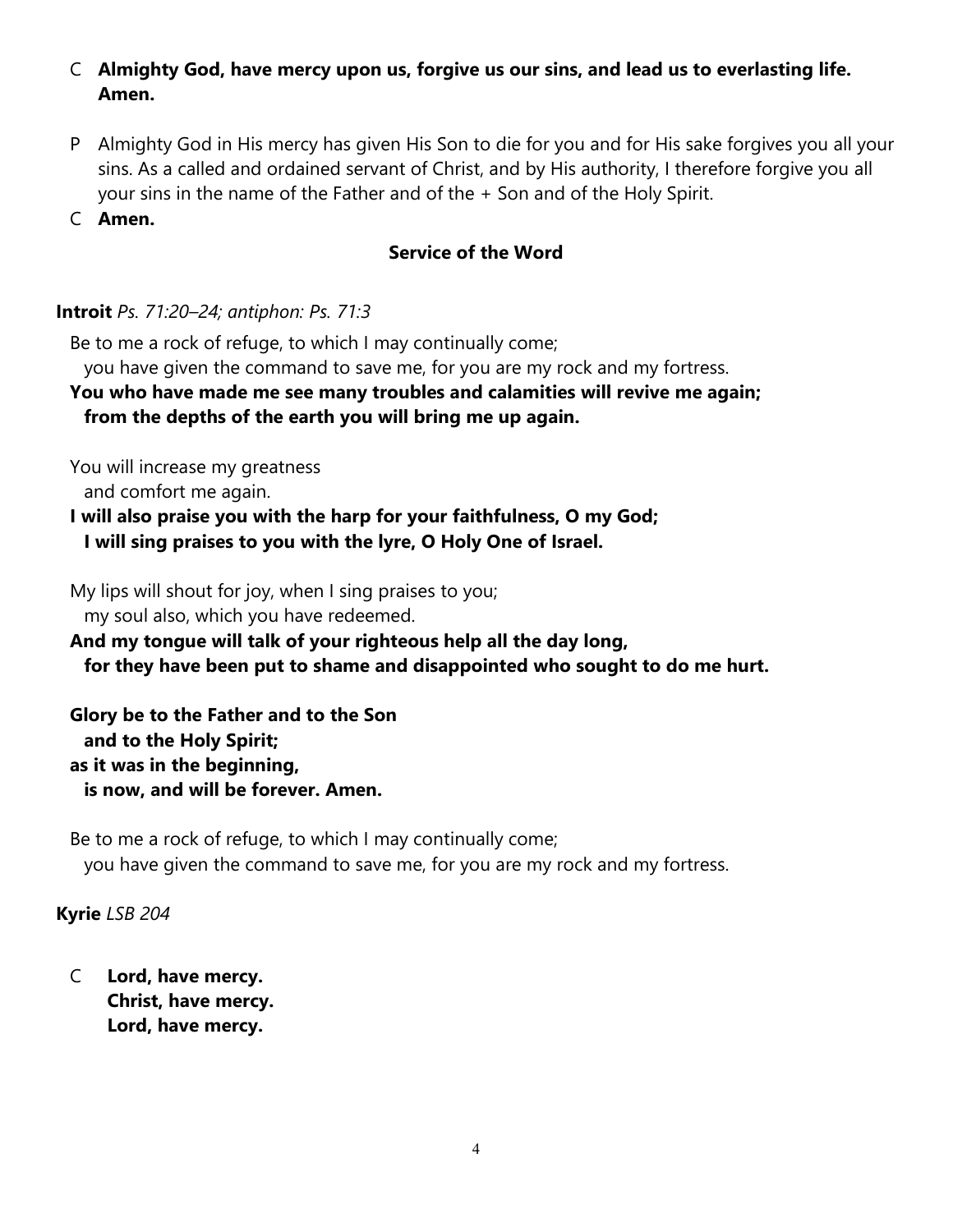**Gloria in Excelsis** *LSB 204*

C **To God on high be glory And peace to all the earth; Goodwill from God in heaven Proclaimed at Jesus' birth! We praise and bless You, Father; Your holy name we sing— Our thanks for Your great glory, Lord God, our heav'nly King.**

> **To You, O sole-begotten, The Father's Son, we pray; O Lamb of God, our Savior, You take our sins away. Have mercy on us, Jesus; Receive our heartfelt cry, Where You in pow'r are seated At God's right hand on high—**

**For You alone are holy, You only are the Lord. Forever and forever, Be worshiped and adored; You with the Holy Spirit Alone are Lord Most High, In God the Father's glory. "Amen!" our glad reply.**

### **Salutation and Collect of the Day**

- P: The Lord be with you.
- **C: And also with you.**
- P: Let us pray.

Lord Jesus Christ, You are the victor over all we face in this world. You are the destroyer of all things eternally harmful.

- **C: Free us from the power of sin, death, and Satan, and all that binds us.**
- P: Enable and equip us to serve You and our neighbors with joy and gladness, for You reign with the Father and the Holy Spirit, one God, now and forever.
- **C: Amen.**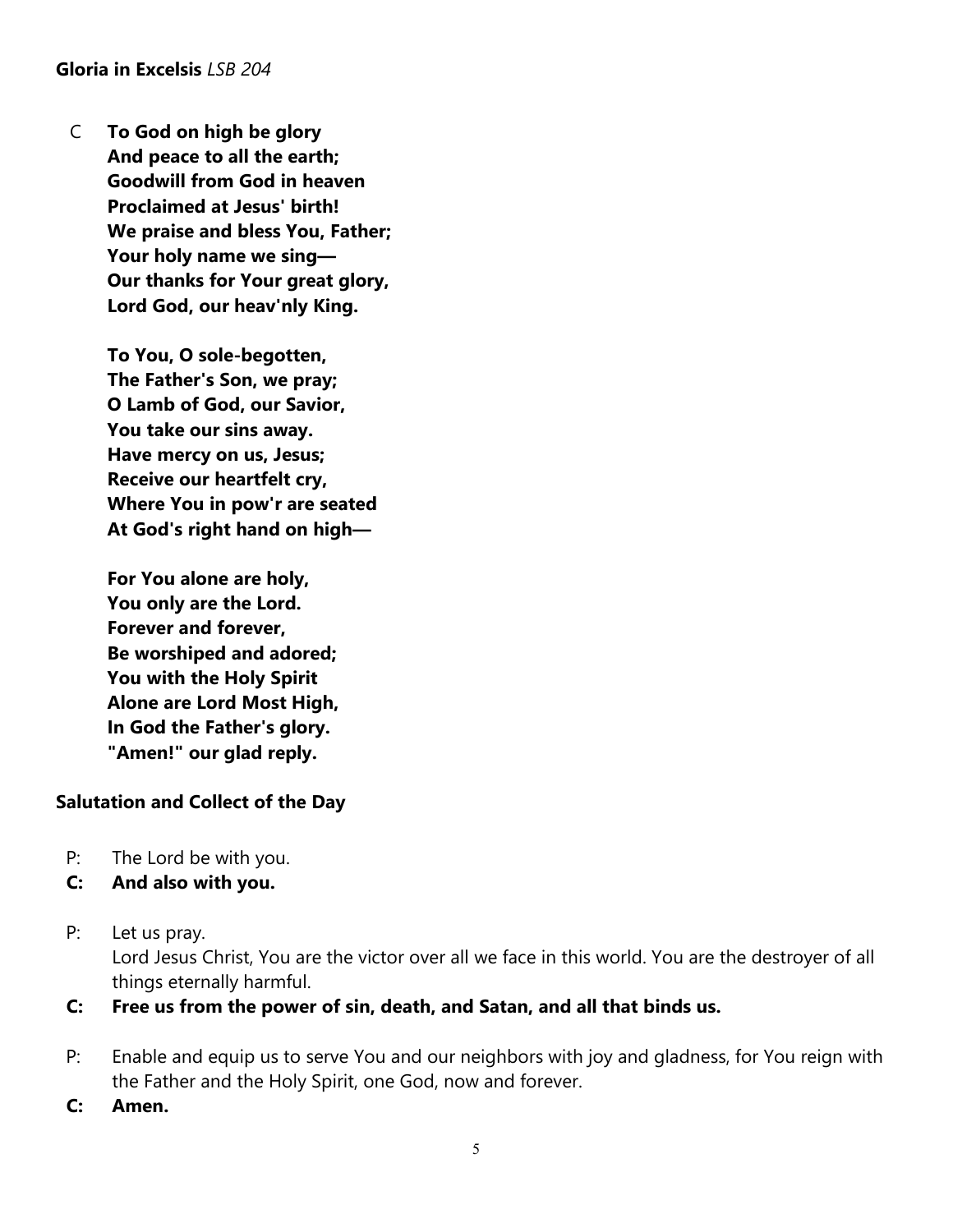### **Old Testament Reading** *Isaiah 65:1–9 (Judgment and salvation)*

<sup>1</sup>l was ready to be sought by those who did not ask for me; I was ready to be found by those who did not seek me. I said, "Here am I, here am I," to a nation that was not called by my name. <sup>2</sup>I spread out my hands all the day to a rebellious people, who walk in a way that is not good, following their own devices;  $^3$ a people who provoke me to my face continually, sacrificing in gardens and making offerings on bricks; 4 who sit in tombs, and spend the night in secret places; who eat pig's flesh, and broth of tainted meat is in their vessels; <sup>5</sup>who say, "Keep to yourself, do not come near me, for I am too holy for you." These are a smoke in my nostrils, a fire that burns all the day.  ${}^6$ Behold, it is written before me: "I will not keep silent, but I will repay; I will indeed repay into their bosom  $\frac{7}{7}$ both your iniquities and your fathers' iniquities together, says the LORD; because they made offerings on the mountains and insulted me on the hills, I will measure into their bosom payment for their former deeds."  $^8$ Thus says the LORD: "As the new wine is found in the cluster, and they say, 'Do not destroy it, for there is a blessing in it,' so I will do for my servants' sake, and not destroy them all. <sup>9</sup>I will bring forth offspring from Jacob, and from Judah possessors of my mountains;

my chosen shall possess it,

and my servants shall dwell there."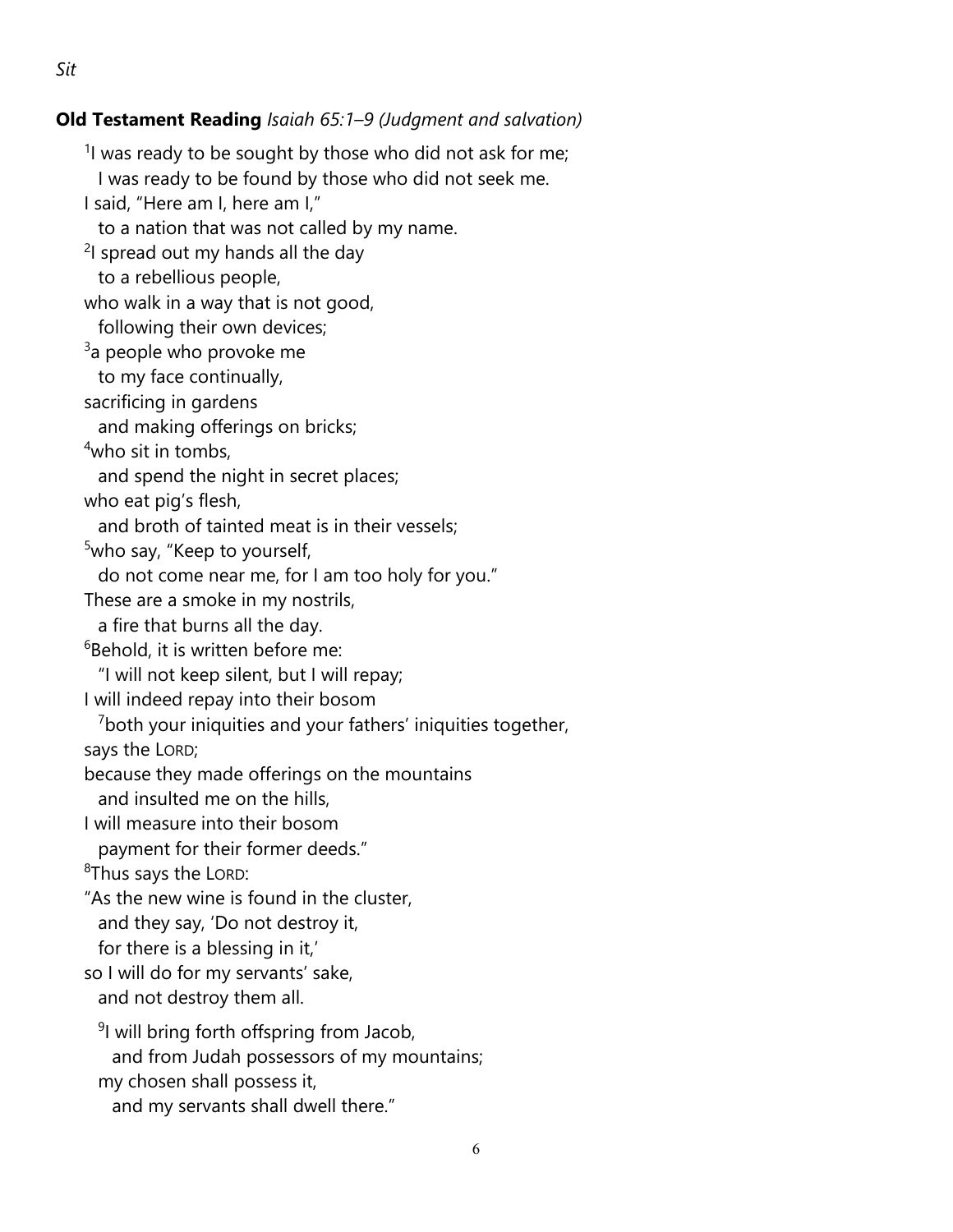P This is the Word of the Lord.

#### C **Thanks be to God.**

#### **Psalm** *Psalm 3*

<sup>1</sup>O LORD, how many are my foes! Many are rising against me;

### **2many are saying of my soul, there is no salvation for him in God.**

 $3$ But you, O LORD, are a shield about me, my glory, and the lifter of my head.

## **4I cried aloud to the LORD, and he answered me from his holy hill.**

<sup>5</sup>I lay down and slept; I woke again, for the LORD sustained me.

### **6I will not be afraid of many thousands of people who have set themselves against me all around.**

<sup>7</sup>Arise, O Lord! Save me, O my God! For you strike all my enemies on the cheek; you break the teeth of the wicked.

# **8Salvation belongs to the LORD; your blessing be on your people!**

### **Epistle** *Galatians 3:23—4:7 (Children and heirs of salvation)*

 $23$ Now before faith came, we were held captive under the law, imprisoned until the coming faith would be revealed. <sup>24</sup>So then, the law was our quardian until Christ came, in order that we might be justified by faith. <sup>25</sup>But now that faith has come, we are no longer under a guardian,  $^{26}$ for in Christ Jesus you are all sons of God, through faith. <sup>27</sup>For as many of you as were baptized into Christ have put on Christ. <sup>28</sup>There is neither Jew nor Greek, there is neither slave nor free, there is neither male nor female, for you are all one in Christ Jesus. <sup>29</sup>And if you are Christ's, then you are Abraham's offspring, heirs according to promise.

 $<sup>1</sup>$  mean that the heir, as long as he is a child, is no different from a slave, though he is the owner</sup> of everything, <sup>2</sup>but he is under guardians and managers until the date set by his father. <sup>3</sup>In the same way we also, when we were children, were enslaved to the elementary principles of the world. <sup>4</sup>But when the fullness of time had come, God sent forth his Son, born of woman, born under the law, <sup>5</sup>to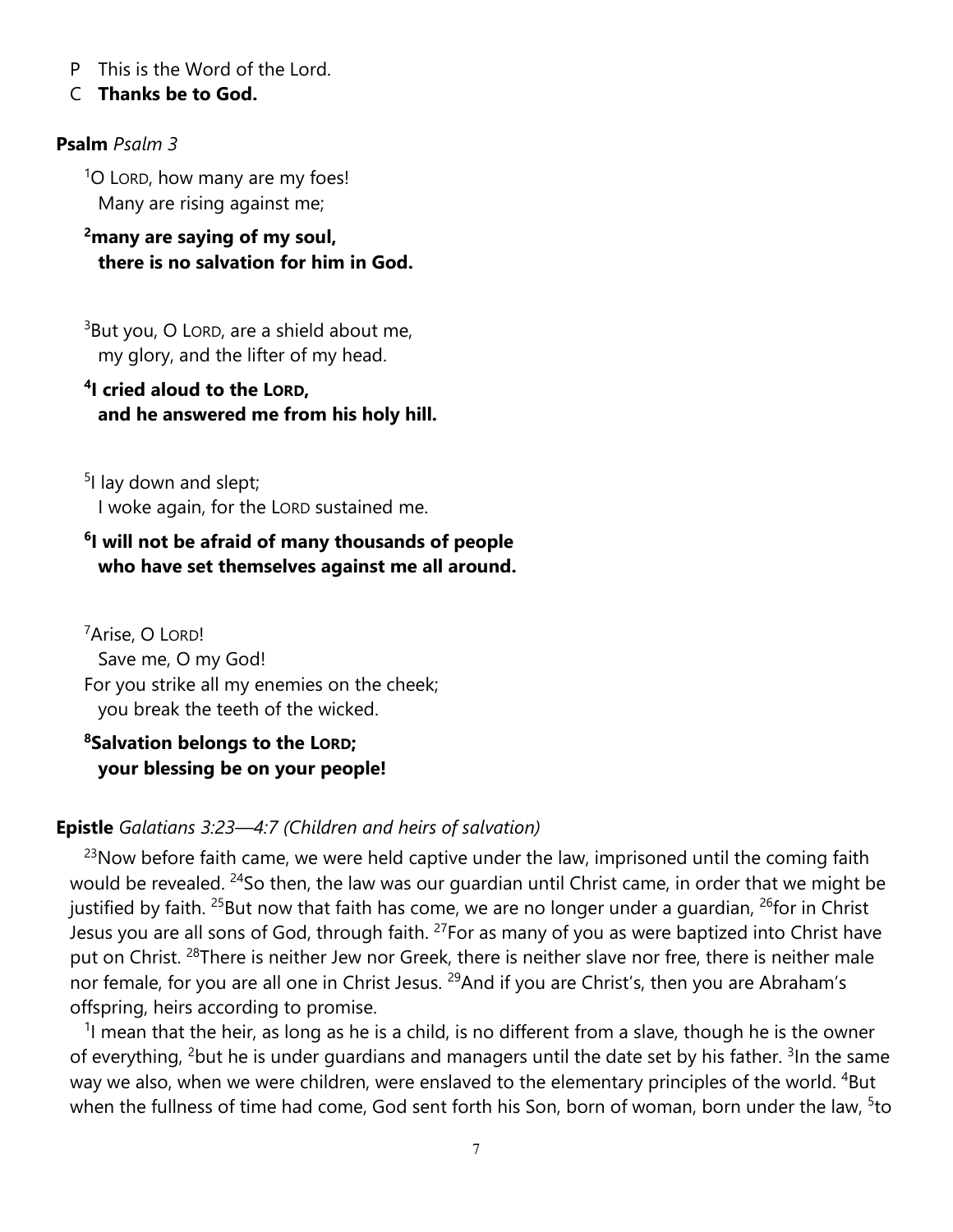redeem those who were under the law, so that we might receive adoption as sons. <sup>6</sup>And because you are sons, God has sent the Spirit of his Son into our hearts, crying, "Abba! Father!" <sup>7</sup>So you are no longer a slave, but a son, and if a son, then an heir through God.

P This is the Word of the Lord.

#### C **Thanks be to God.**

*Stand*

#### **Alleluia and Verse** *LSB 205*

- C **Alleluia, alleluia, alleluia.**
- C **These things are written that you may believe that Jesus is the Christ, the Son of God.**
- C **Alleluia, alleluia, alleluia.**

#### **Holy Gospel** *Luke 8:26–39 (Jesus heals a man with demons.)*

P The Holy Gospel according to St. Luke, the eighth chapter.

### C **Glory to You, O Lord.**

 $26$ Then they sailed to the country of the Gerasenes, which is opposite Galilee.  $27$ When Jesus had stepped out on land, there met him a man from the city who had demons. For a long time he had worn no clothes, and he had not lived in a house but among the tombs. <sup>28</sup>When he saw Jesus, he cried out and fell down before him and said with a loud voice, "What have you to do with me, Jesus, Son of the Most High God? I beg you, do not torment me." <sup>29</sup>For he had commanded the unclean spirit to come out of the man. (For many a time it had seized him. He was kept under guard and bound with chains and shackles, but he would break the bonds and be driven by the demon into the desert.) <sup>30</sup>Jesus then asked him, "What is your name?" And he said, "Legion," for many demons had entered him.  $31$ And they begged him not to command them to depart into the abyss.  $32$ Now a large herd of pigs was feeding there on the hillside, and they begged him to let them enter these. So he gave them permission. <sup>33</sup>Then the demons came out of the man and entered the pigs, and the herd rushed down the steep bank into the lake and were drowned.

<sup>34</sup>When the herdsmen saw what had happened, they fled and told it in the city and in the country.  $35$ Then people went out to see what had happened, and they came to Jesus and found the man from whom the demons had gone, sitting at the feet of Jesus, clothed and in his right mind, and they were afraid.  $36$ And those who had seen it told them how the demon-possessed man had been healed. <sup>37</sup>Then all the people of the surrounding country of the Gerasenes asked him to depart from them, for they were seized with great fear. So he got into the boat and returned. <sup>38</sup>The man from whom the demons had gone begged that he might be with him, but Jesus sent him away, saying,  $39^{\circ}$ Return to your home, and declare how much God has done for you." And he went away, proclaiming throughout the whole city how much Jesus had done for him.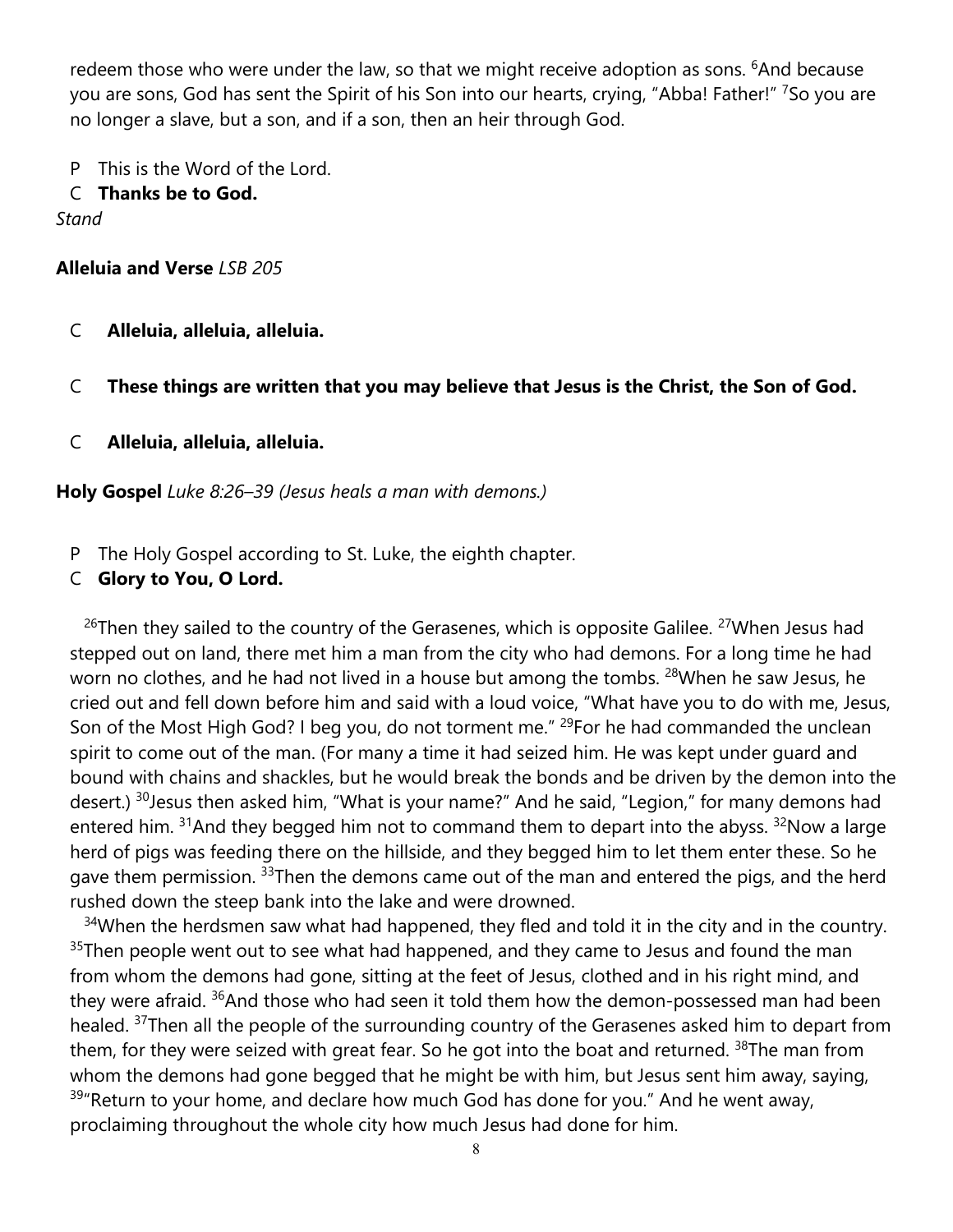- P This is the Gospel of the Lord.
- C **Praise to You, O Christ.**

**Apostles' Creed** *LSB 207*

C **I believe in God, the Father Almighty, maker of heaven and earth.**

**And in Jesus Christ, His only Son, our Lord, who was conceived by the Holy Spirit, born of the virgin Mary, suffered under Pontius Pilate, was crucified, died and was buried. He descended into hell. The third day He rose again from the dead. He ascended into heaven and sits at the right hand of God the Father Almighty. From thence He will come to judge the living and the dead.**

**I believe in the Holy Spirit, the holy Christian Church, the communion of saints, the forgiveness of sins, the resurrection of the body, and the life + everlasting. Amen.**

#### **Children's Message**

#### **827 Hark, the Voice of Jesus Calling**

- 1 Hark, the voice of Jesus calling, "Who will go and work today? Fields are white and harvests waiting— Who will bear the sheaves away?" Loud and long the Master calleth; Rich reward He offers thee. Who will answer, gladly saying, "Here am I, send me, send me"?
- 2 Some take up His task in morning, To their Lord responding soon; Some are called in heat of midday,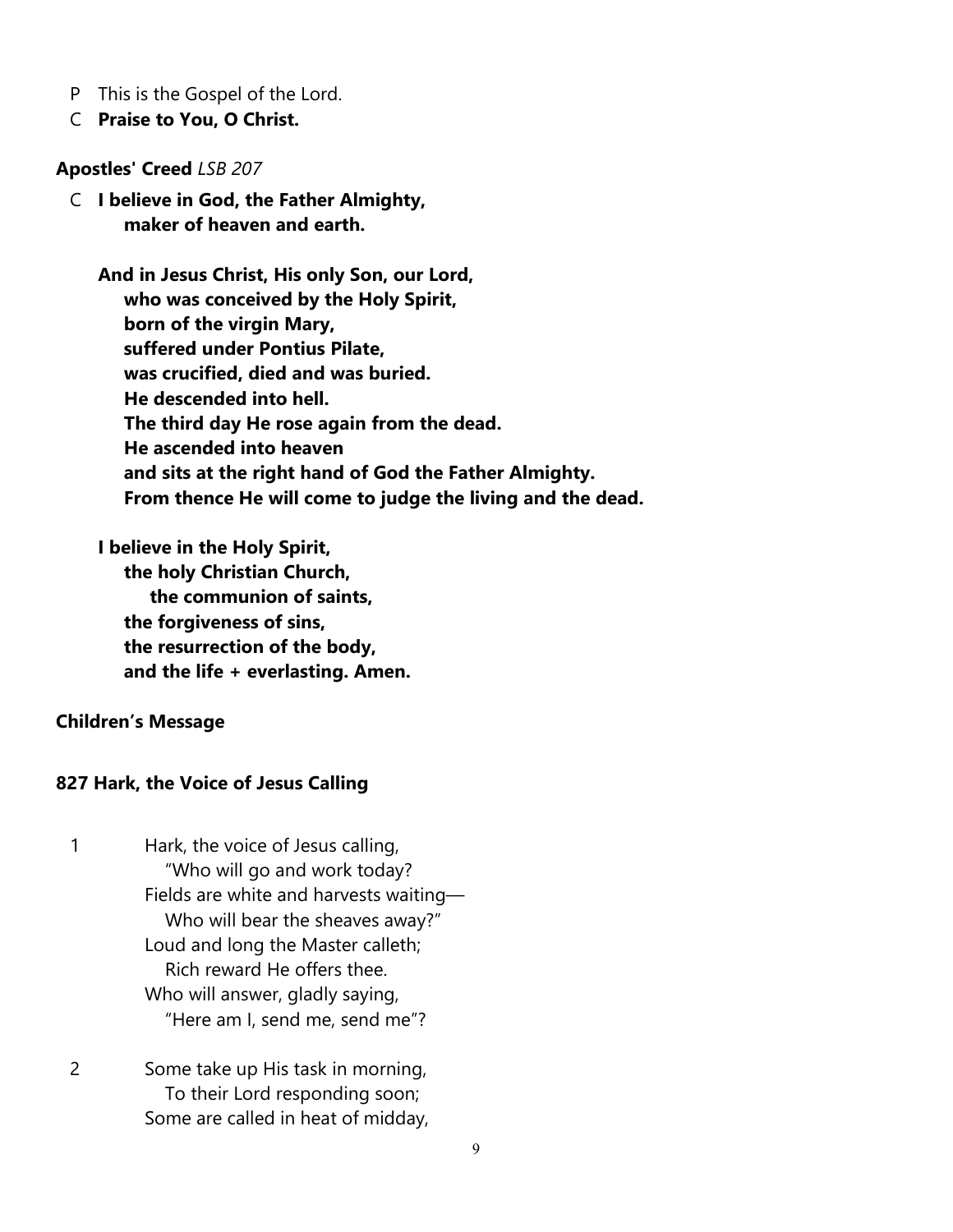Others late in afternoon; Even as the sun is setting, Some are sent into the fields, There to gather in the bounty That God's Word so richly yields.

3 For as rain and snow from heaven Water seeds in dusty soil, Causing them to bud and flower, Giving bread to those who toil; So the Lord sends forth His promise, Words of life and joy and peace— Never void to Him returning, Bearing fruit with great increase.

4 Hearken to the Lord whose coming Marks the time when grace shall end, When with His angelic reapers He in glory shall descend. Soon the night, the final harvest; Soon the time for work shall cease. Then the souls His grace has garnered Shall enjoy His Sabbath peace.

© 2001 Stephen P. Starke. Used by permission: LSB Hymn License .NET, no. 100012190. Public domain

**Sermon** "The Destroyer" (Luke 8:26-39)

*Stand*

### **Prayer of the Church**

P: God the Father Almighty, You so loved the world that You gave Your only-begotten Son to save us from our sin and to make us Your children and heirs of all Your blessings through faith in Him.

As You have destroyed the lasting penalties of our sin, eternal death, and the power of the devil, help us to live each day knowing the victory has been won by and through Christ, our Lord.

P: We pray for our families: On this celebratory weekend, we pray for fathers, that they faithfully lead their families and children in the way of Christ and peace; Lord, in Your mercy,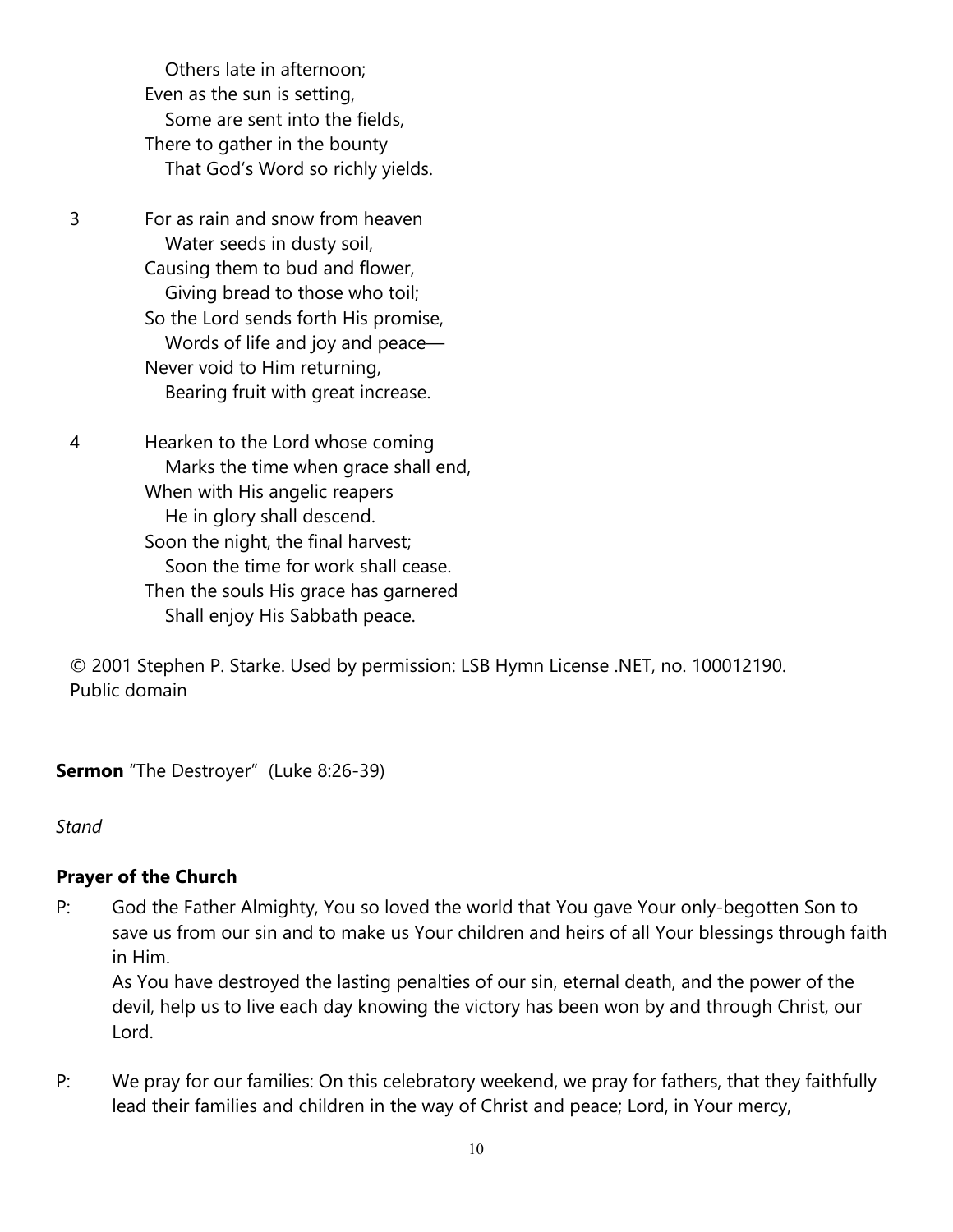### **C: hear our prayer.**

P: We pray for mothers, that they have strength and grace to manage their many responsibilities and to give them joy and fulfillment in their work and duties; Lord, in Your mercy,

## **C: hear our prayer.**

P: We pray for children, that they grow in the faith in which You have called them through Baptism, heirs of Your promises, and develop in all ways pleasing to You. Lord, in Your mercy,

## **C: hear our prayer.**

P: Lord, walk with all those who are grieving in the shadow of death, [*especially* . . .]. Look with favor upon all who are sick, injured, and recovering, [*especially* . . .]. Comfort them with the hope of the resurrection to eternal life. Lord, in Your mercy,

### **C: hear our prayer.**

P: Strengthen all those who are fighting against the power of Satan. Remind them of Your presence in Your Word and Sacraments. Give hope to all those who are isolated and lonely. Bring them into the presence of the loving community of Your Church that they find help and hope among Your people. Lord, in Your mercy,

## **C: hear our prayer.**

## *Additional petitions may follow.*

P: Into Your hands we commend all for whom we pray, trusting in Your mercy through Your Son, Jesus Christ, our Lord.

**C: Amen.**

*Sit*

## **Offering**

### **Service of the Sacrament**

*Stand*

### **Preface** *LSB 208*

- P The Lord be with you.
- C **And also with you.**
- P Lift up your hearts.
- C **We lift them to the Lord.**
- P Let us give thanks to the Lord our God.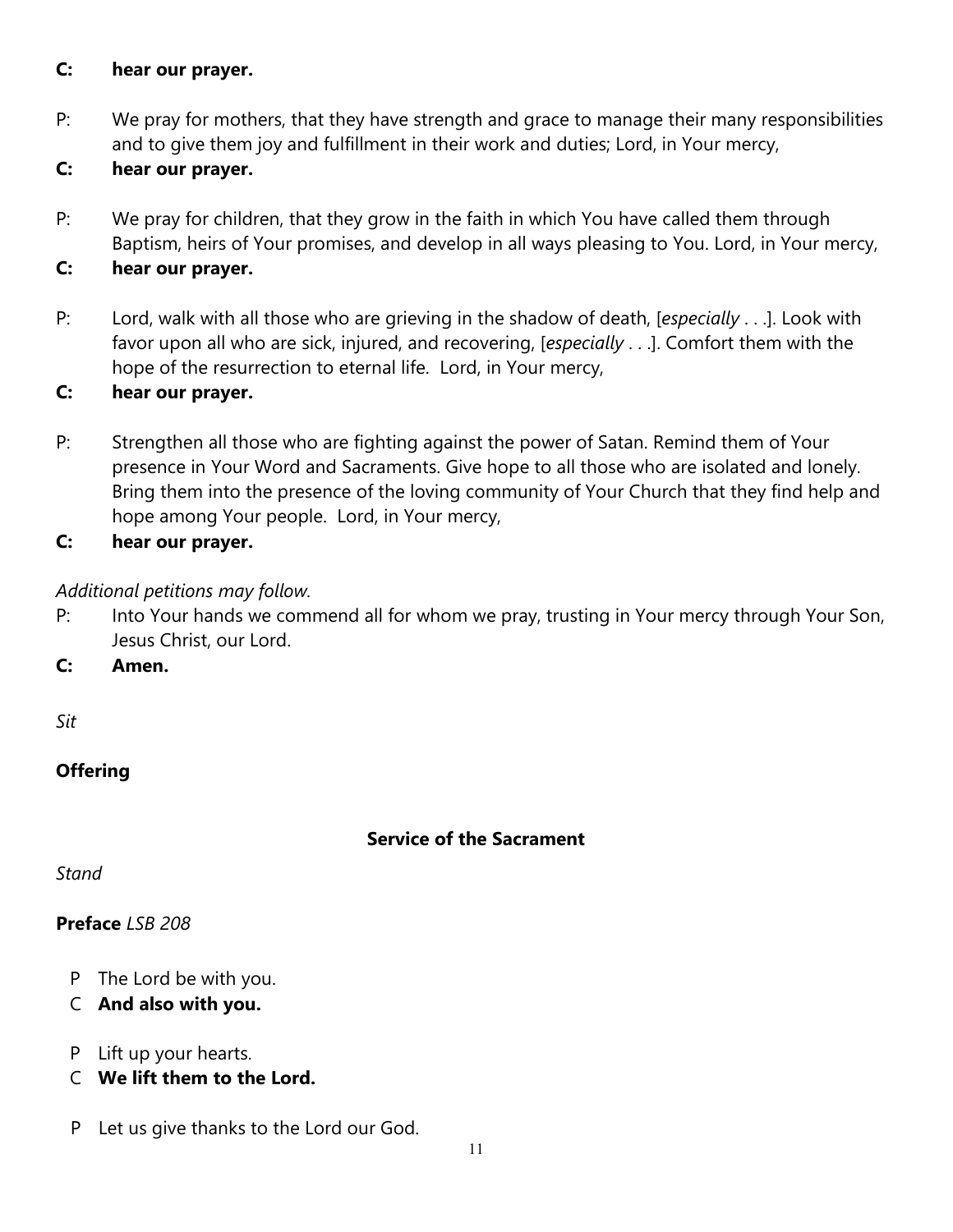## C **It is right to give Him thanks and praise.**

P: It is truly good, right, and proper that we should at all times and in all places give thanks to You, holy Lord, almighty Father, everlasting God, through Jesus Christ, our Lord, who by His power, dominion, sacrificial death, and victorious resurrection has freed all people from the binding chains and darkness of sin, death, and Satan, opening to us the way of everlasting life. Therefore with angels and archangels and with all the company of heaven we laud and magnify Your glorious name, evermore praising You and singing:

### **Sanctus** *LSB 208*

C **Holy, holy, holy Lord God of Sabaoth adored; Heav'n and earth with full acclaim shout the glory of Your name. Sing hosanna in the highest, sing hosanna to the Lord; Truly blest is He who comes in the name of the Lord.**

### **Lord's Prayer** *LSB 209*

C **Our Father who art in heaven,**

 **hallowed be Thy name,**

 **Thy kingdom come,**

 **Thy will be done on earth as it is in heaven;**

 **give us this day our daily bread;**

 **and forgive us our trespasses as we forgive those who trespass against us;**

 **and lead us not into temptation,**

 **but deliver us from evil.**

**For Thine is the kingdom and the power and the glory forever and ever. Amen.**

### **The Words of Our Lord**

### **Pax Domini** *LSB 209*

- P The peace of the Lord be with you always.
- C **Amen.**

### **Agnus Dei** *LSB 210*

C **O Jesus Christ, true Lamb of God, You take the sin of the world away; O Jesus Christ, true Lamb of God, Have mercy on us, Lord, we pray.**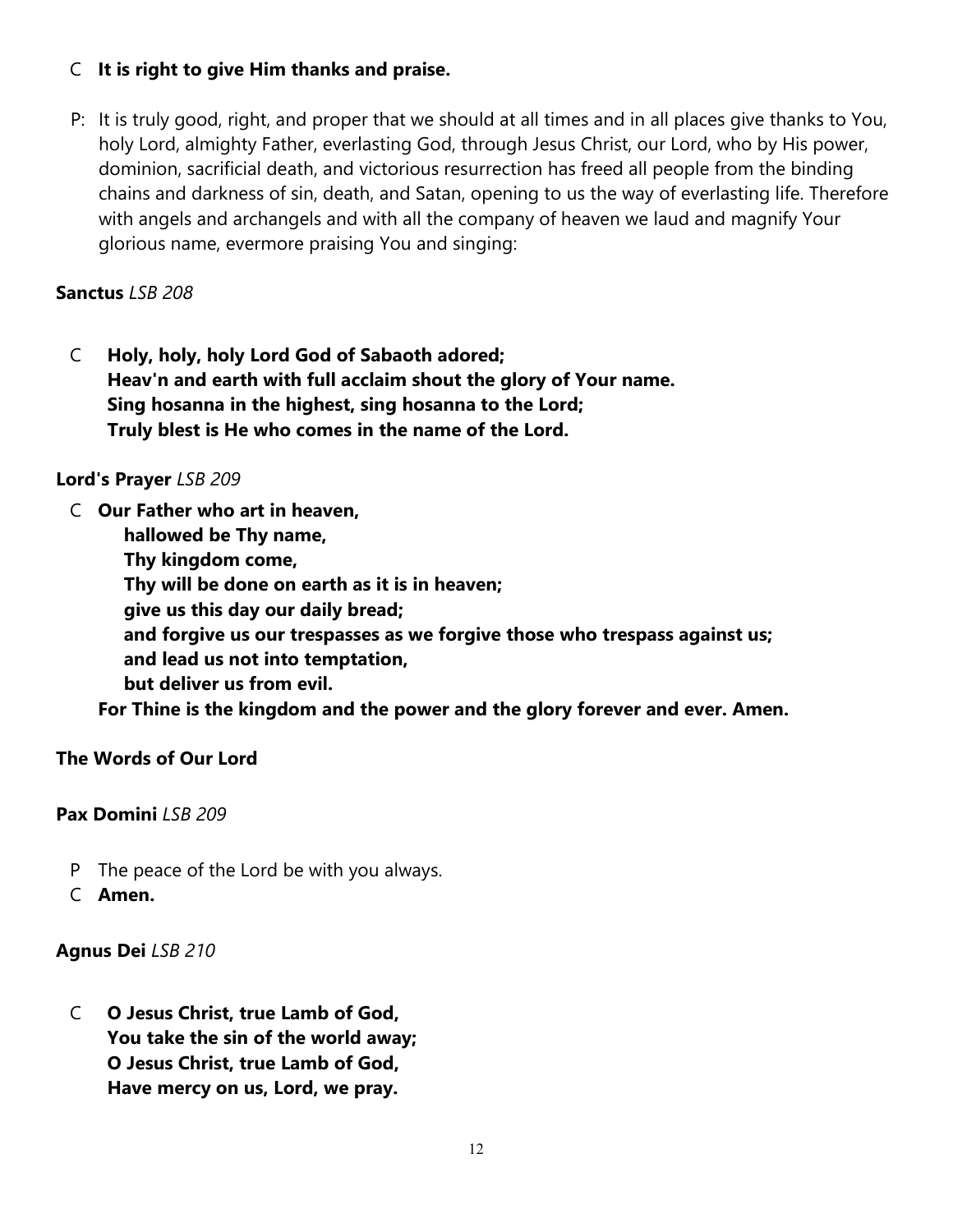**O Jesus Christ, true Lamb of God, You take the sin of the world away; Have mercy on us, Jesus Christ, And grant us peace, O Lord, we pray.**

#### **Distribution Hymns**

#### **540 Christ, the Word of God Incarnate**

|  | Christ, the Word of God incarnate,         |
|--|--------------------------------------------|
|  | Lord and Son of Abraham;                   |
|  | Christ, the radiance of the Father,        |
|  | Perfect God, the great I AM;               |
|  | Christ, the light, You shine unvanquished, |
|  | Light and life You bring to all;           |
|  | Light our path with Your own presence,     |
|  | Grant us grace to heed Your call.          |
|  |                                            |

2 Christ, the living bread from heaven, Food for body, food for soul; Christ, the manna daily given, Nourish, strengthen, make us whole. Feed us with the food of heaven, Foretaste of the feast to be; Quench our thirst with living water Springing up eternally.

3 Christ, the shoot that springs triumphant From the stump of Jesse's tree; Christ, true vine, You nurture branches To bear fruit abundantly. Graft us into You, O Savior; Prune our hearts so we remain Fruitful branches in Your vineyard Till eternal life we gain.

4 Christ, our good and faithful shepherd, Watching all Your lambs and sheep; Christ, the gate that guards the sheepfold, Never-failing vigil keep. When we stray, Good Shepherd, seek us, Find us, lift us, bear us home;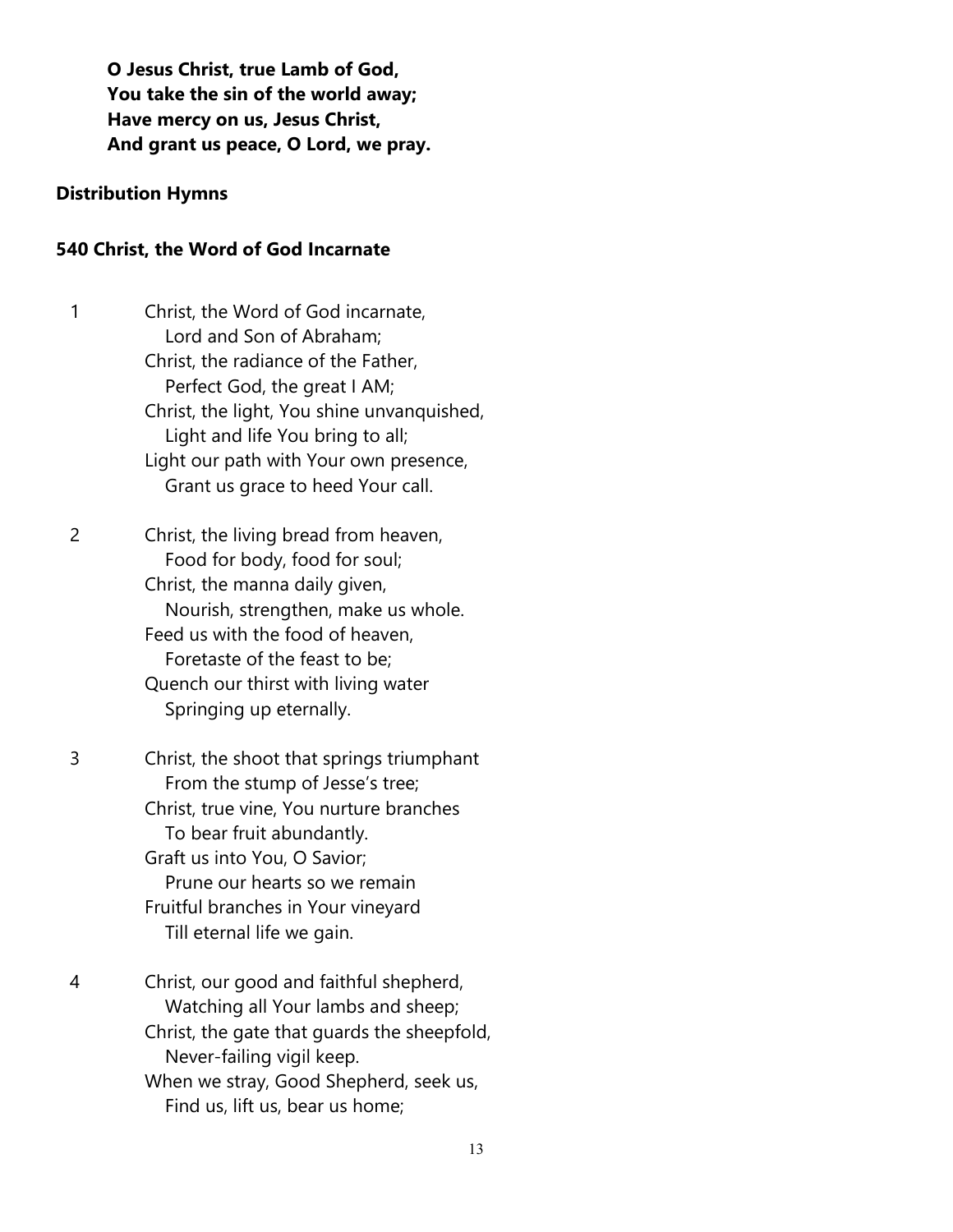Lamb of God, our shepherd, keep us; Let us hear Your voice alone.

5 Christ, the way that leads unfailing To the Father's home on high, Christ, the truth that frees the captive, Christ, the life that cannot die. Mediator to the Father, Sacrifice and great High Priest: Lead us to Your heav'nly mansions, There to share Your wedding feast.

6 Christ, the Alpha and Omega, Christ, the firstborn from the dead, Christ, the life and resurrection, Christ, the Church's glorious head: Praise and thanks and adoration And unending worship be To the Father and the Spirit And to You eternally.

© 2001 Steven P. Mueller. Used by permission: LSB Hymn License .NET, no. 100012190.

### **623 Lord Jesus Christ, We Humbly Pray**

- 1 Lord Jesus Christ, we humbly pray That we may feast on You today; Beneath these forms of bread and wine Enrich us with Your grace divine.
- 2 Give us, who share this wondrous food, Your body broken and Your blood, The grateful peace of sins forgiv'n, The certain joys of heirs of heav'n.
- 3 By faith Your Word has made us bold To seize the gift of love retold; All that You are we here receive, And all we are to You we give.
- 4 One bread, one cup, one body, we, Rejoicing in our unity,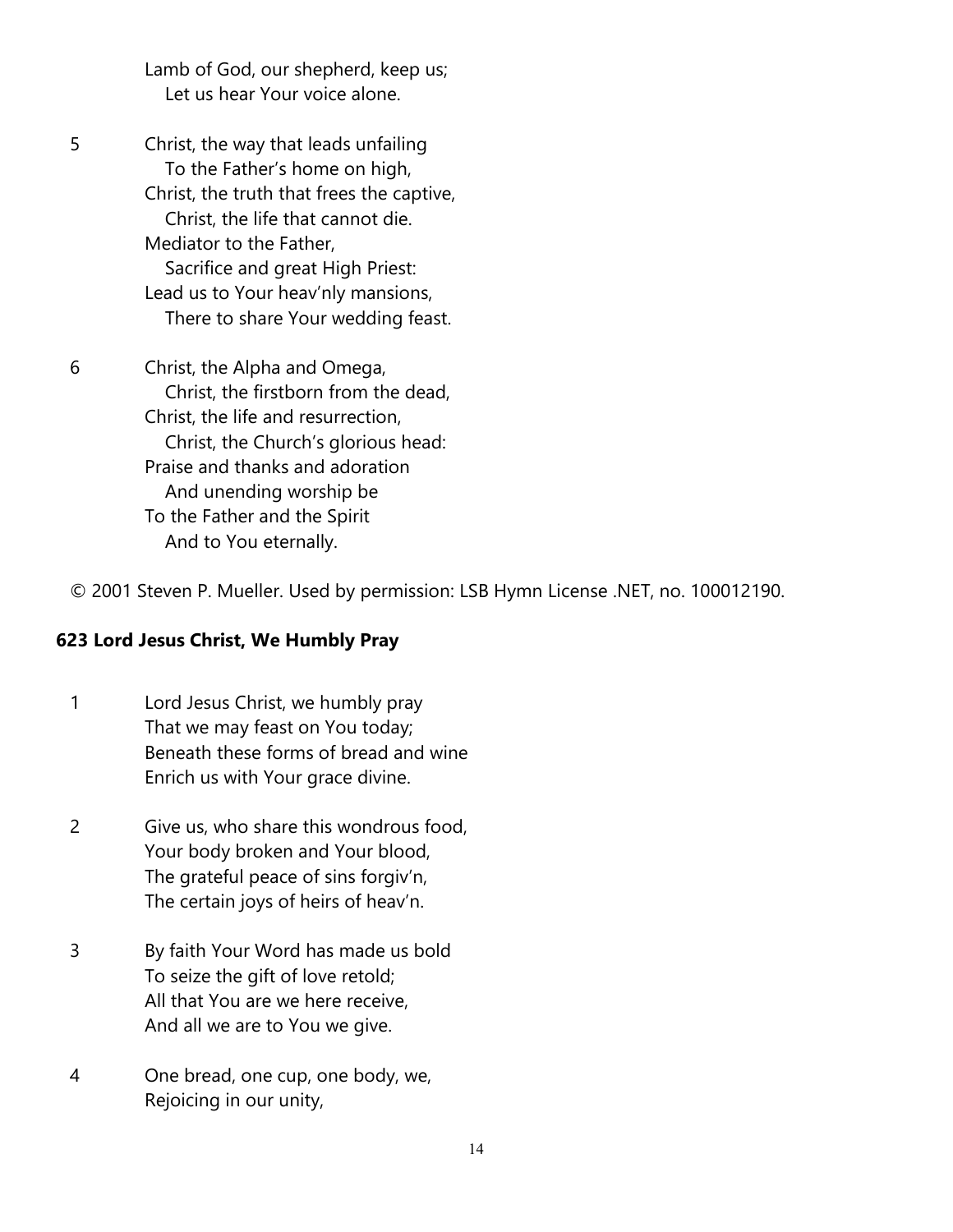Proclaim Your love until You come To bring Your scattered loved ones home.

5 Lord Jesus Christ, we humbly pray: O keep us steadfast till that day When each will be Your welcomed guest In heaven's high and holy feast.

Public domain

*Stand*

### **Nunc Dimittis** *LSB 211*

C **O Lord, now let Your servant Depart in heav'nly peace, For I have seen the glory Of Your redeeming grace: A light to lead the Gentiles Unto Your holy hill, The glory of Your people, Your chosen Israel.**

> **All glory to the Father, All glory to the Son, All glory to the Spirit, Forever Three in One; For as in the beginning, Is now, shall ever be, God's triune name resounding Through all eternity.**

### **Post-Communion Collect**

P Let us pray.

We give thanks to You, almighty God, that You have refreshed us through this salutary gift, and we implore You that of Your mercy You would strengthen us through the same in faith toward You and fervent love toward one another; through Jesus Christ, Your Son, our Lord, who lives and reigns with You and the Holy Spirit, one God, now and forever.

C **Amen.**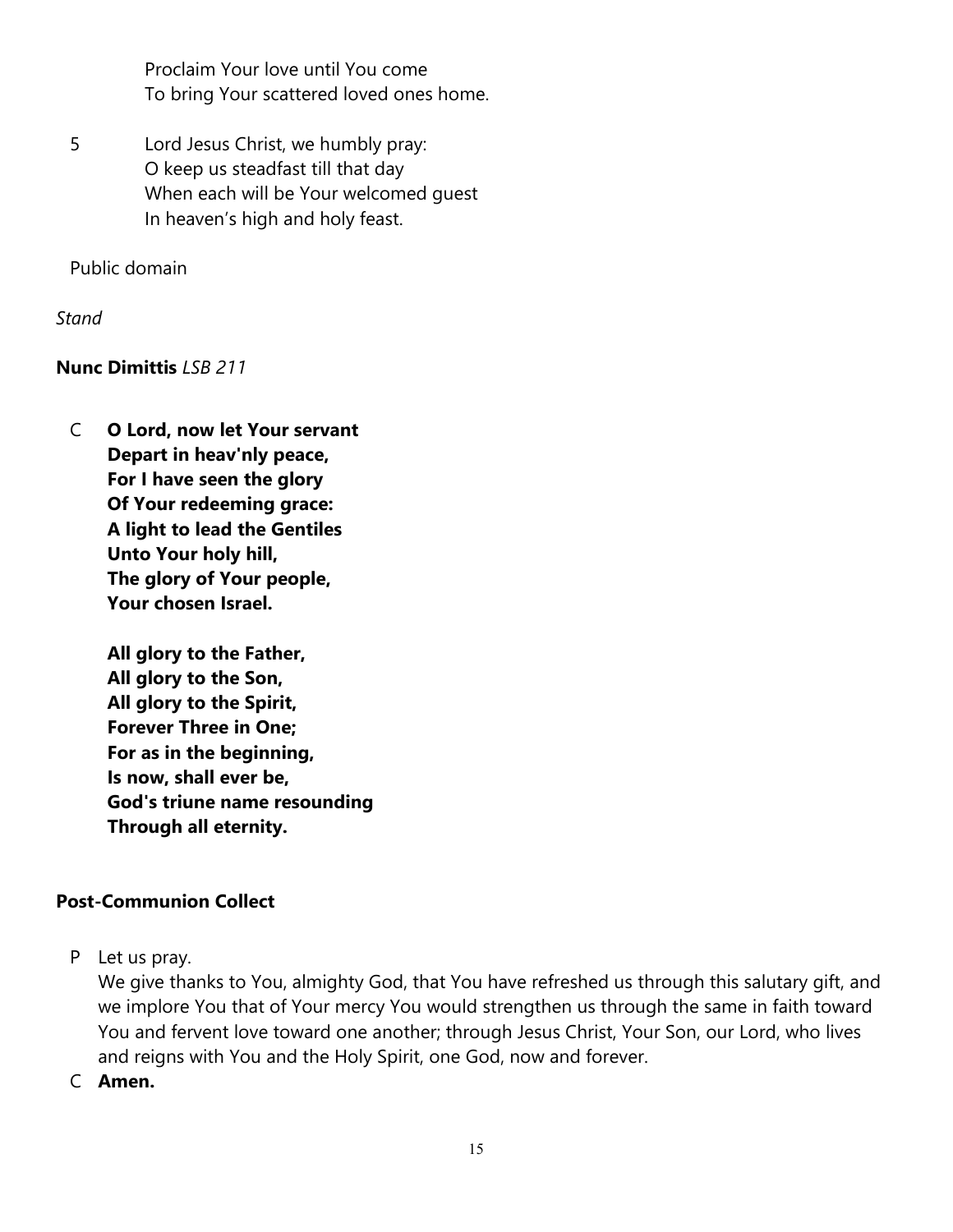#### **Benedicamus and Benediction**

P Let us bless the Lord.

## C **Thanks be to God.**

- P The Lord bless you and keep you. The Lord make His face shine on you and be gracious to you. The Lord look upon you with favor and  $+$  give you peace.
- C **Amen.**

#### **849 Praise the One Who Breaks the Darkness**

- 1 Praise the One who breaks the darkness With a liberating light; Praise the One who frees the pris'ners, Turning blindness into sight. Praise the One who preached the Gospel, Healing ev'ry dread disease, Calming storms, and feeding thousands With the very Bread of peace.
- 2 Praise the One who blessed the children With a strong, yet gentle, word; Praise the One who drove out demons With the piercing, two-edged sword. Praise the One who brings cool water To the desert's burning sand; From this Well comes living water, Quenching thirst in ev'ry land.
- 3 Let us praise the Word Incarnate, Christ, who suffered in our place. Jesus died and rose victorious That we may know God by grace. Let us sing for joy and gladness, Seeing what our God has done; Let us praise the true Redeemer, Praise the One who makes us one.

© 1987 Hope Publishing Co. Used by permission: LSB Hymn License .NET, no. 100012190.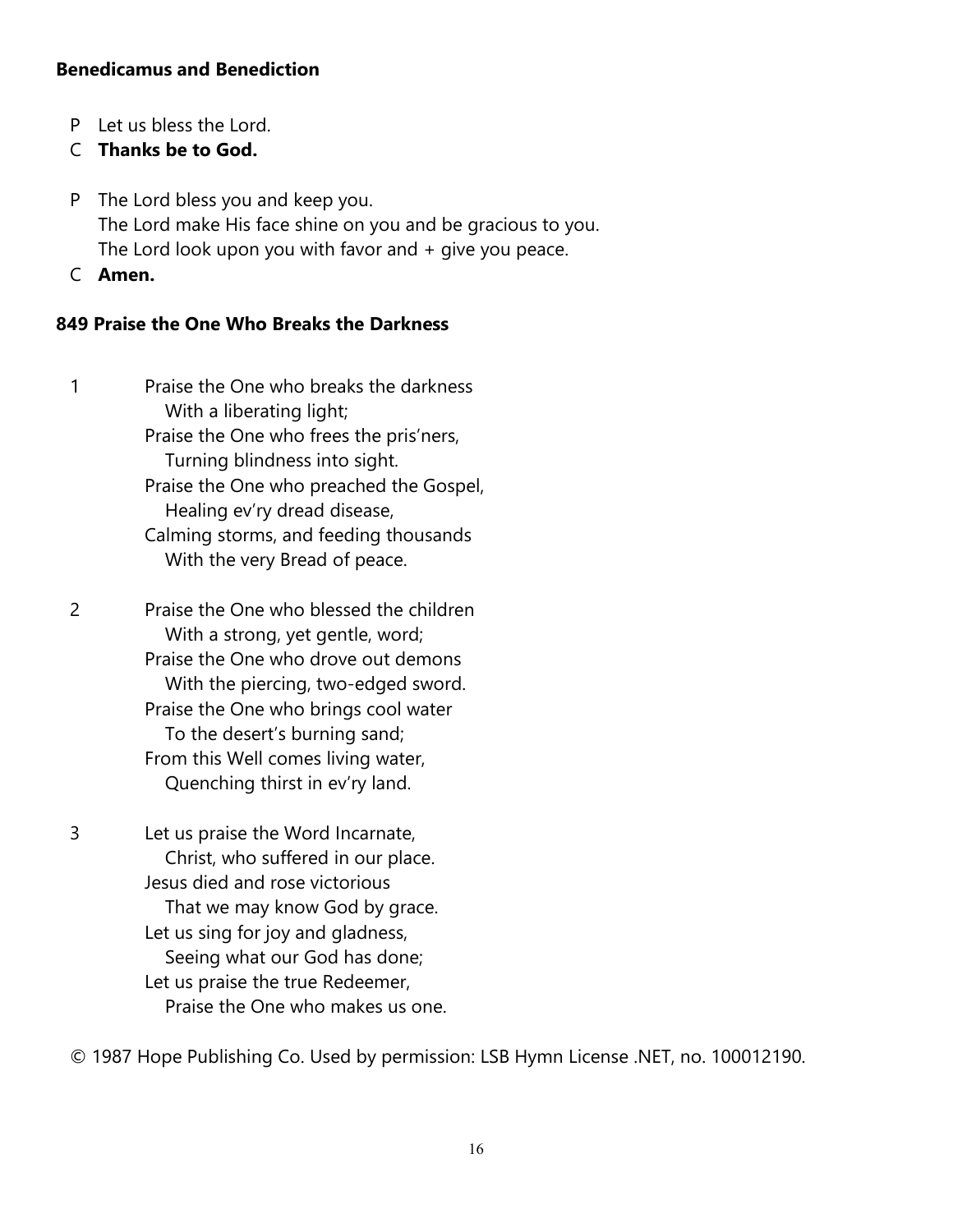## **Acknowledgments**

Divine Service, Setting Four from Lutheran Service Book

Unless otherwise indicated, all scripture quotations are from *The Holy Bible, English Standard Version*, copyright © 2001 by Crossway Bibles, a division of Good News Publishers. Used by permission. All rights reserved.

Created by Lutheran Service Builder © 2006 Concordia Publishing House.

| <b>Attendance Last Week: 175</b> |           |
|----------------------------------|-----------|
| <b>General giving last week:</b> | \$6140.92 |
| <b>Budget giving needed:</b>     | \$7500.00 |

## **Calendar of Activities this week at St. John**

| 21 Tuesday  | Prayer Group meets           | $11:00$ am        |
|-------------|------------------------------|-------------------|
|             | 22 Wednesday Council Meeting | $6:00 \text{ pm}$ |
| 23 Thursday | <b>Worship Service/HC</b>    | $6:30$ pm         |
| 26 Sunday   | <b>Worship Service/HC</b>    | $9:00$ am         |

**LARGE PRINT PORTALS OF PRAYER** for those who need them, are on the table in the Narthex. Small print versions are on the tables and in the information rack.



**PLAYGROUND PROJECT:** The Board of Education has a new mockup of the playground displayed in the narthex. We have a thermometer on the sign to show our progress towards achieving our goal. If you are interested in helping fund the new playground, please put your donation in an envelope marked "Playground". Thank you in advance for your help with this project.

**FOR THOSE OF YOU WHO ARE USING THE SCREENS EXCLUSIVELY** and may not want or need a full bulletin…we have available in the back of church and from the ushers a "news" sheet which contains the same calendar, announcements and sermon outline found in the regular bulletin. If interested, please pick one up and see if it meets your needs.

# **RESOURCES AVAILABLE ON THE WEB [WWW.STJOHNBERLIN.ORG:](http://www.stjohnberlin.org/)**

Enter the CHURCH section by clicking on the left portal at the entry page. Once there, you will see tabs for access to the video recording of the weekly church service, copies of the bulletin, the newsletter, the monthly calendar, and other resources. You can also visit the St. John School web pages from a tab in the church section.



**2022 Vacation Bible School…**